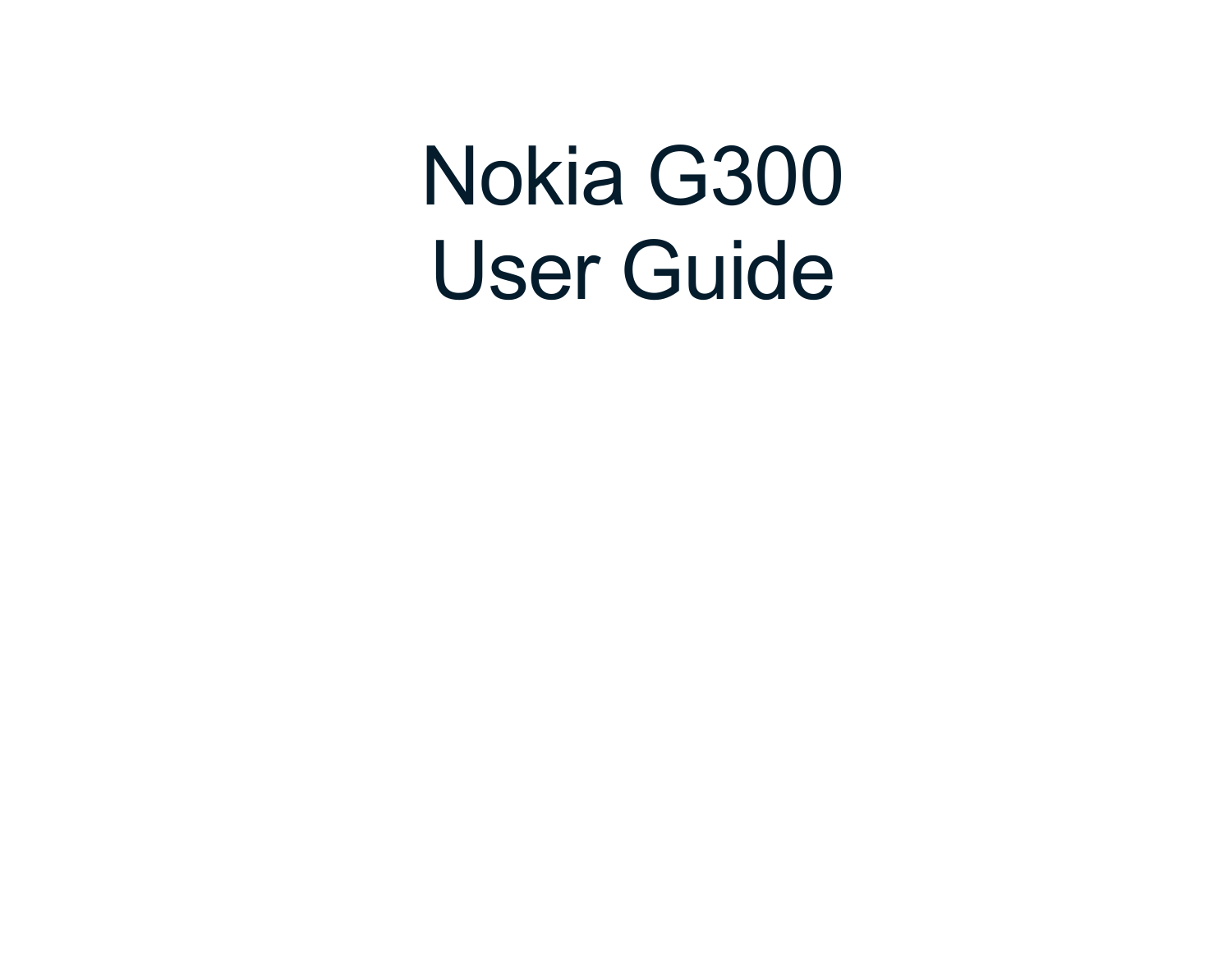# Get started

#### Turn on your phone To turn your phone on or off, press and hold the Power/Lock key.

## Keys and parts



- 1. Flash
- 2. Camera
- 3. Google Assistant key
- 4. SIM and memory card slot
- 5. Front camera
- 6. Earpiece
- 7. Microphone
- 8. Volume keys
- 9. Power/Lock key/Fingerprint sensor
- 10. USB connector
- 11. Headset connector
- 12. Microphone

#### 13. Loudspeaker

## Memory/SIM card

Your phone comes with the SIM card preinstalled.

To swap the SIM or to insert a microSD card, follow the steps below.

- 1. Open the Memory/SIM card tray using the pin tool included in your package. Insert the pin tool in the tray hole and gently push until the tray ejects, then slide the tray out.
- 2. Place the microSD or SIM card in the designated slot on the tray with the metal contacts facing downward.
- 3. Slide the tray back in.



**Note:** The microSD card is sold separately.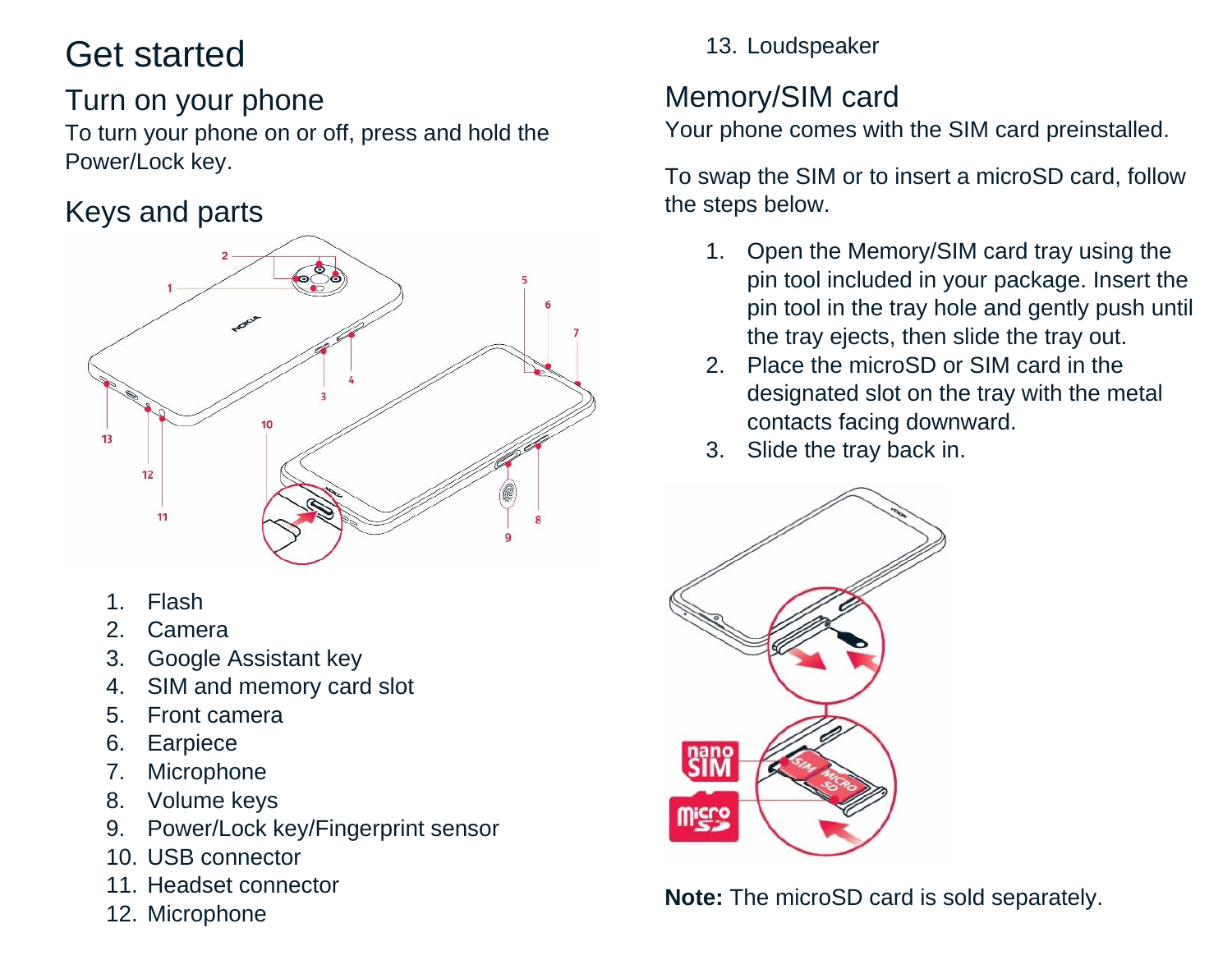**Important:** Use only compatible memory cards approved for use with this device. Do not remove the memory card while in use by an app. Doing so may damage the memory card and the device and corrupt data stored on the card.

## Charge your phone

- 1. Plug a compatible charger into a wall outlet.
- 2. Connect the cable to your phone.

Your phone supports the USB-C cable. You can also charge your phone from a computer with a USB cable, but it may take a longer time.

If the battery is completely drained, it may take several minutes before the charging indicator is displayed.

**WARNING:** Only use approved chargers with your device. Incompatible chargers or tampering with the charger port could damage your device and void the warranty.

#### **TRANSFER DATA FROM YOUR PREVIOUS PHONE**

You can transfer data from an old phone to your new phone using your Google account.

To back up data on your old phone to your Google account, refer to your old phone's user guide.

1. Tap **Settings > Accounts** > **Add account** > **Google**.

2. Select which data you want to restore on your new phone. The sync starts automatically once your phone is connected to the internet.

#### **RESTORE APP SETTINGS FROM YOUR PREVIOUS ANDROID PHONE**

If your old phone is also an Android™, and your Google account back up is enabled, you can restore your app settings and Wi-Fi passwords using the steps below.

- 1. Tap **Settings** > **System > Backup**.
- 2. Turn **Backup to Google Drive** to **On**.

## Security settings **LOCK THE KEYS AND SCREEN**

To avoid accidentally making a call when your phone is in your pocket or bag, you can lock your keys and screen.

To lock your keys and screen, press the Power/Lock key.

#### **UNLOCK THE KEYS AND SCREEN**

Press the Power/Lock key, and swipe up across the screen. If asked, provide additional credentials.

#### **SET A SCREEN LOCK**

You can set your phone to require authentication when unlocking the screen.

1. Tap **Settings** > **Security** > **Screen lock**.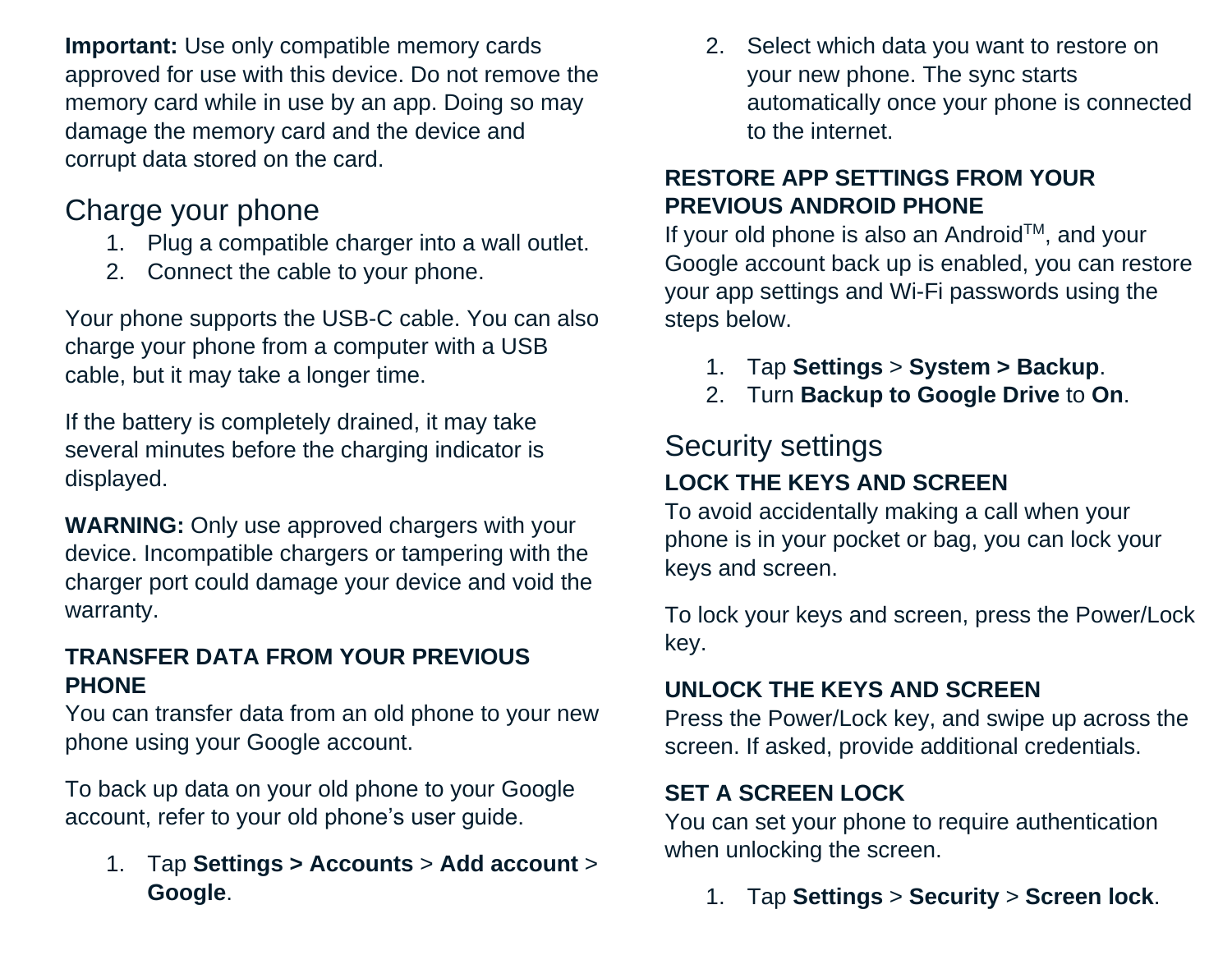2. Choose the type of lock and follow the instructions on your phone.

#### **PROTECT YOUR PHONE WITH YOUR FINGERPRINT**

- 1. Tap **Settings** > **Security** > **Fingerprint**.
- 2. Select what backup unlocking method you want to use for the lock screen and follow the instructions shown on your phone.

UNLOCK YOUR PHONE WITH YOUR FINGER

Place your registered finger on the Power/Lock key.

## Use the touch screen

**Important:** Avoid scratching the touch screen. Never use an actual pen, pencil, or sharp objects on the touch screen.

#### **TAP AND HOLD TO DRAG AN ITEM**



Place your finger on the item for a couple of seconds, and slide your finger across the screen.

#### **SWIPE**



Place your finger on the screen, and slide your finger in the direction you want.

#### **SCROLL THROUGH A LONG LIST OR MENU**



Slide your finger quickly in a flicking motion up or down the screen, and lift your finger. To stop the scrolling, tap the screen.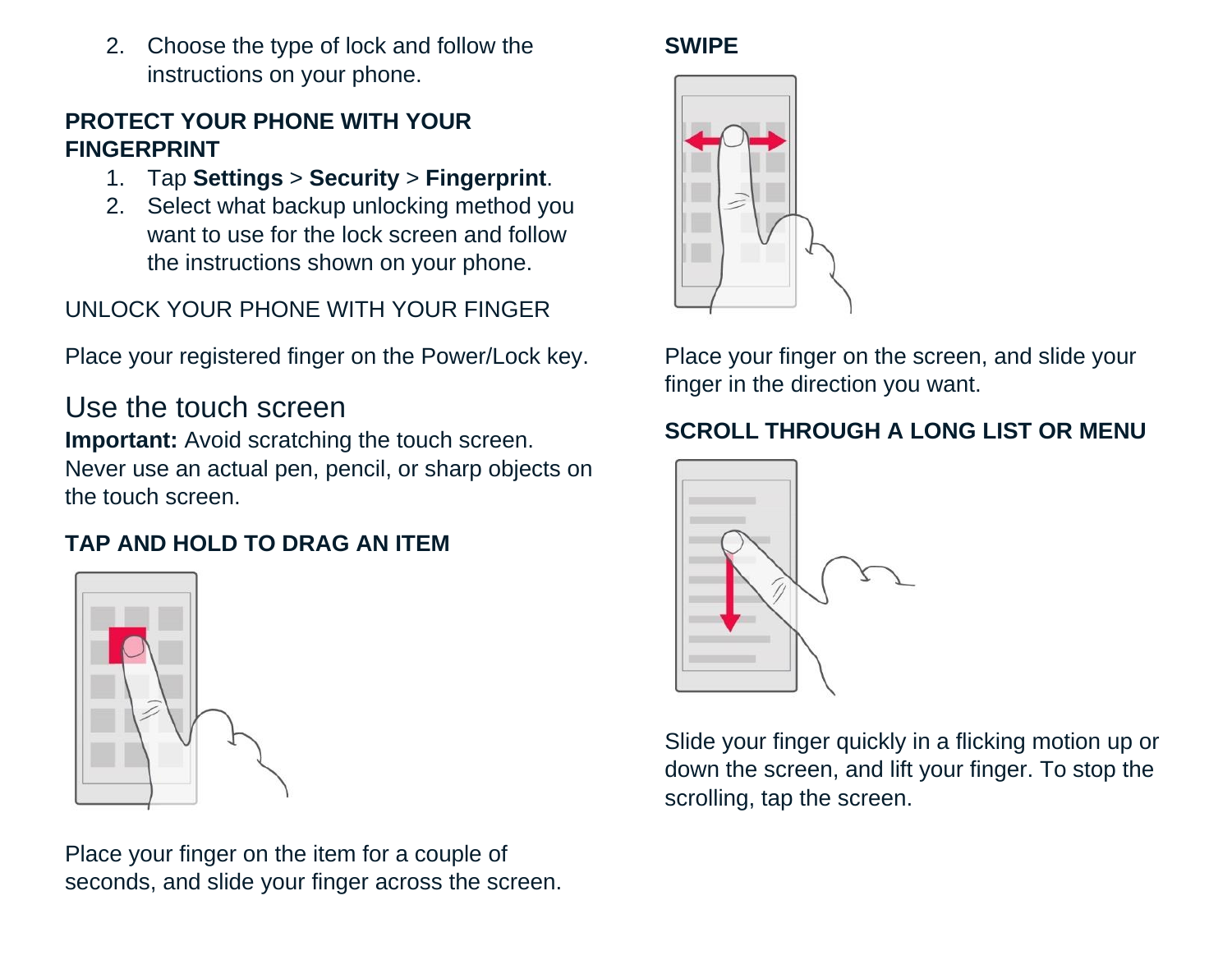#### **ZOOM IN OR OUT**



Place 2 fingers on an item, such as a map, photo, or web page, and slide your fingers apart or together.

#### **LOCK THE SCREEN ORIENTATION**

The screen rotates automatically when you turn the phone 90 degrees.

To lock the screen in portrait mode, swipe down from the top of the screen, and tap **Auto-rotate**.

#### **NAVIGATE WITH GESTURES**

To use gesture navigation, tap **Settings** > **System** > **Gestures** > **System navigation** > **Gesture navigation**.

To see all your apps, swipe up from the bottom of the screen.

To go to the home screen, swipe up from the bottom of the screen. The app you were in stays open in the background.

To see which apps you have open, swipe up from the bottom of the screen without releasing your finger until you see the apps, and then release your finger.

To switch to another open app, tap the app.

To close all the open apps, swipe right through all the apps, and tap **CLEAR ALL**.

To go back to the previous screen you were in, swipe from the right or left edge of the screen. Your phone remembers all the apps and websites you've visited since the last time your screen was locked.

#### **NAVIGATE WITH KEYS**

To use key navigation, tap **Settings** > **System** > **Gestures** > **System navigation** > **3-button navigation**.

To see all your apps, swipe up the home key  $\bullet$ .

To go to the home screen, tap the home key. The app you were in stays open in the background.

To see which apps you have open, tap  $\blacksquare$ .

To switch to another open app, swipe right and tap the app.

To close all the open apps, swipe right through all the apps, and tap **CLEAR ALL**.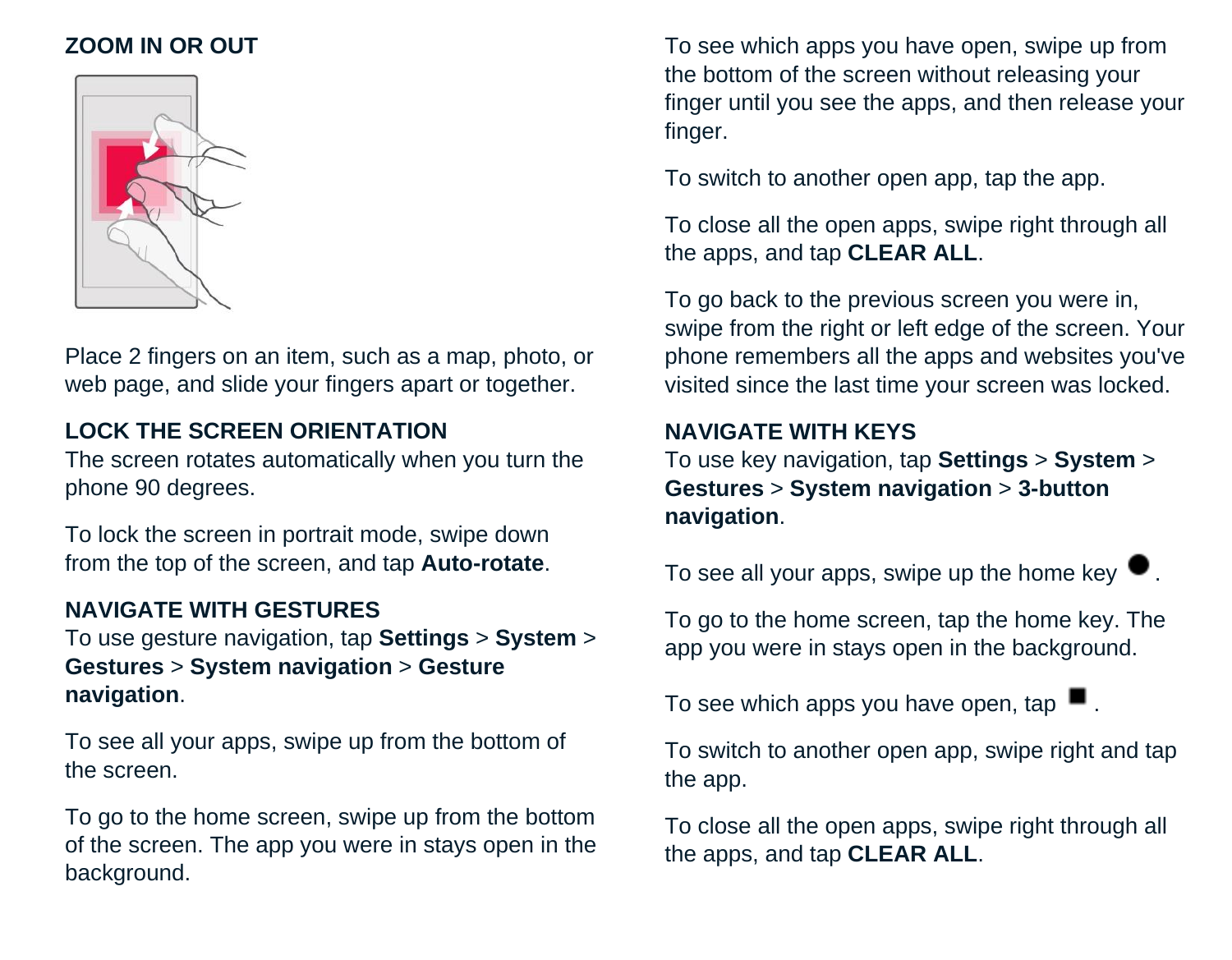To go back to the previous screen you were in, tap  $\triangle$ . Your phone remembers all the apps and websites you've visited since the last time your screen was locked.

# **Basics**

Personalize your phone **CHANGE YOUR WALLPAPER** Tap **Settings** > **Display** > **Wallpaper**.

**CHANGE YOUR PHONE RINGTONE** Tap **Settings** > **Sound** > **Phone ringtone**.

#### **CHANGE YOUR MESSAGE NOTIFICATION SOUND**

Tap **Settings** > **Sound** > **Advanced** > **Default notification sound**.

## **Notifications**

#### **USE THE NOTIFICATION PANEL**

When you receive new notifications, such as messages or missed calls, indicator icons appear on the status bar at the top of the screen. To access your notifications, drag the status bar down. To close the view, swipe up on the screen.



To change the notification settings of an app, tap **Settings** > **Apps & notifications** > **Notifications**, and tap the app name to open the app settings. You can turn off or on the notifications for each app individually.

#### **USE THE QUICK SETTING ICONS**

To activate features, tap the quick settings icons on the notification panel. To see more icons, drag the menu down.



To rearrange the icons, tap  $\blacktriangleright$ , tap and hold an icon, and then drag it to another location.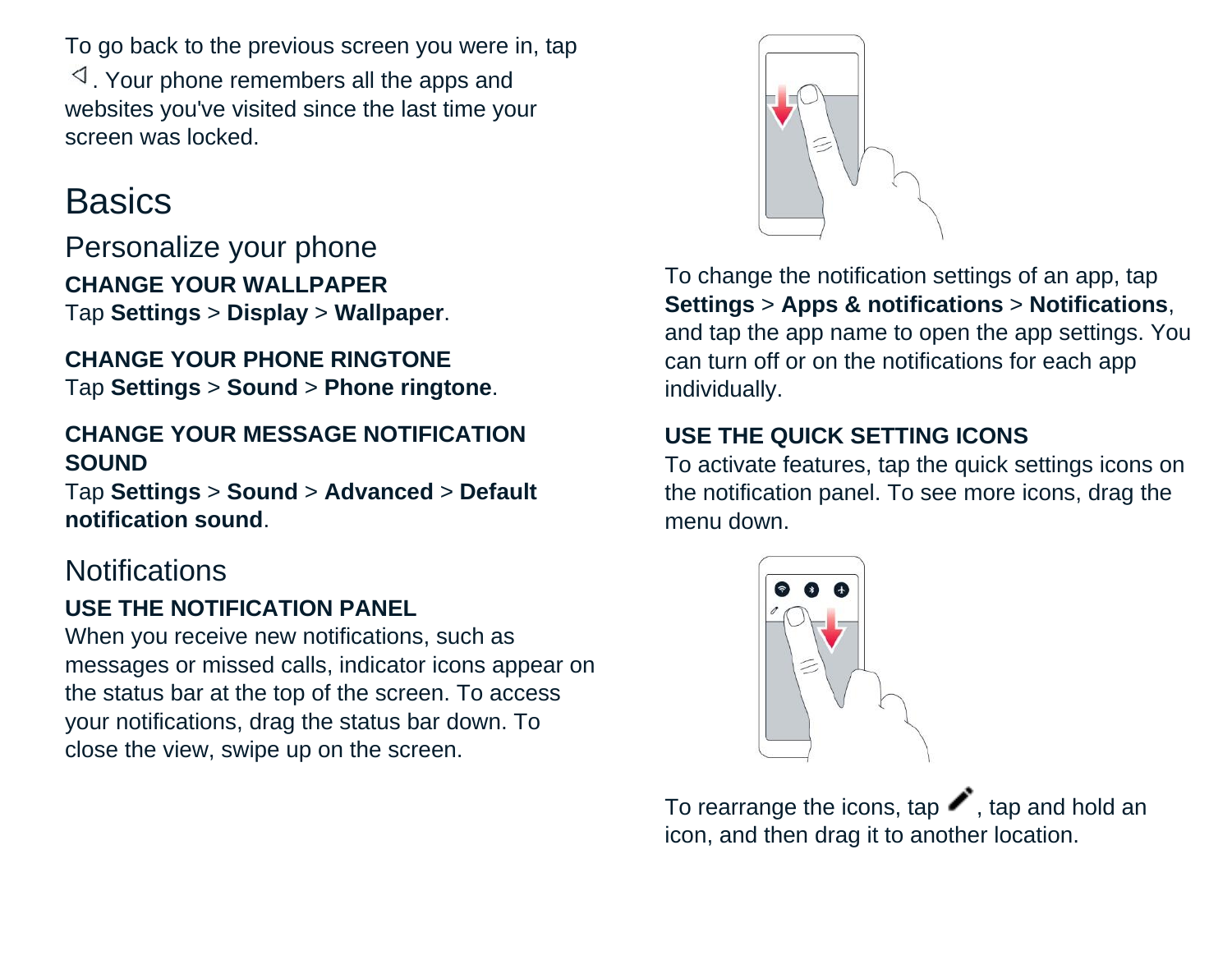## Control volume

If you have trouble hearing your phone ringing in noisy environments, or calls are too loud, you can change the volume to your liking by using the volume keys on the side of your phone.

Do not connect to products that create an output signal, as this may damage the device. Do not connect any voltage source to the audio connector. If you connect an external device or headset, other than those approved for use with this device, to the audio connector, pay special attention to volume levels.

#### **CHANGE THE VOLUME SETTINGS**

Press a volume key on the side of your phone to see the volume status bar, tap  $\Xi$ , and drag the sliders on the volume bars left or right.

#### **SET THE PHONE TO SILENT**

To set the phone to silent, press a volume key, tap  $\Phi$  to set your phone to vibrate only and tap  $\Psi$  to set it to silent.

#### Battery life

To save power:

- Always charge the battery fully.
- Mute unnecessary sounds, such as touch sounds. Tap **Settings** > **Sound** > **Advanced**, and under **Other sounds and vibrations**, select which sounds to keep.
- Use wired headphones, rather than the loudspeaker.
- Set the phone screen to turn off after a short time. Tap **Settings** > **Display** > **Advanced** > **Screen timeout** and select the time.
- Tap **Settings** > **Display** > **Brightness level**. To adjust the brightness, drag the brightness level slider. Make sure that **Adaptive brightness** is disabled.
- Turn on the power saver: tap **Settings** > **Battery** > **Battery Saver**, and turn ON.
- Use location services selectively: turn location services OFF when you don't need them. Tap **Settings** > **Location**, and disable **Use location**.
- Use network connections selectively: turn Bluetooth ON only when needed. Use a Wi-Fi connection to connect to the internet, rather than a mobile data connection. Stop your phone scanning for available wireless networks. Tap **Settings** > **Network & internet** > **Wi-Fi**, and turn **Use Wi-Fi** OFF. If you're listening to music or otherwise using your phone, but don't want to make or receive calls, turn the airplane mode ON. Tap **Settings** > **Network & internet > Airplane mode**. Airplane mode closes connections to the mobile network and turns your device's wireless features off.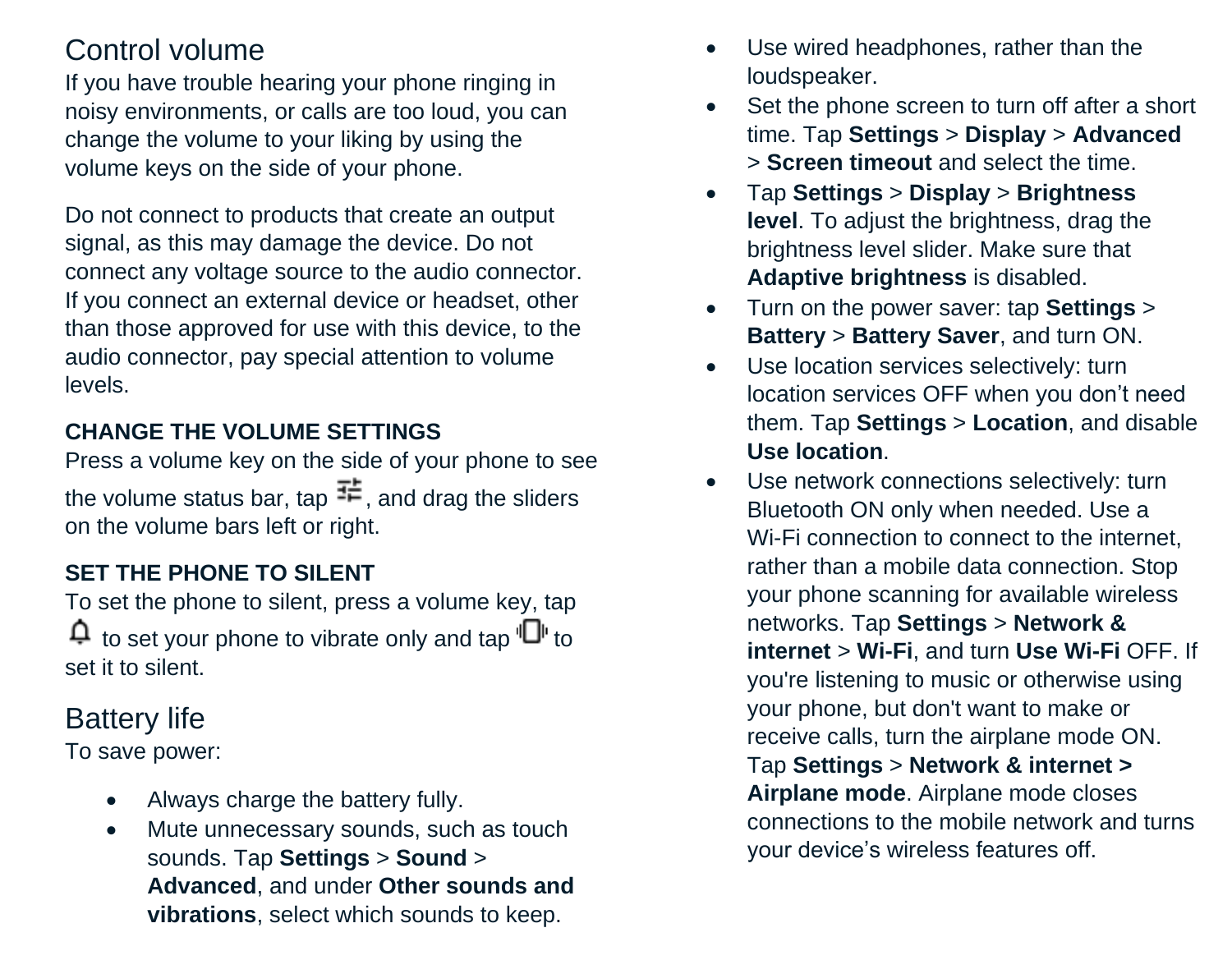#### Automatic text correction **USE KEYBOARD WORD SUGGESTIONS**

Your phone suggests words as you write, to help you write quickly and more accurately. Word suggestions may not be available in all languages.

When you start writing a word, your phone suggests possible words. When the word you want is shown in the suggestion bar, select the word. To see more suggestions, tap and hold the suggestion.

**Tip:** If the suggested word is marked in bold, your phone automatically uses it to replace the word you wrote. If the word is wrong, tap and hold it to see a few other suggestions. If you do not want the keyboard to suggest words while typing, turn off the text corrections. Tap **Settings** > **System** > **Languages & input** > **On-screen keyboard**. Select the keyboard you normally use. Tap **Text correction** and turn off the text correction methods you do not want to use.

#### **CORRECT A WORD**

If you notice that you have misspelled a word, tap it to see suggestions for correcting the word.

#### **TURN SPELL CHECKER OFF**

Tap **Settings** > **System** > **Languages & input** > **Advanced** > **Spell checker**, and turn **Use spell checker** OFF.

## Google Assistant

Google Assistant can help you search information online, translate words and sentences, make notes and calendar appointments, for example. You can use Google Assistant even when your phone is locked. However, Google Assistant asks you to unlock your phone before accessing your private data.

#### **USE THE GOOGLE ASSISTANT KEY**

To access the Google Assistant services, press the Google Assistant key on the side of your phone. When you press the key for the first time, you are asked to sign in with your Google account or create a new account.

To speak with Google Assistant, press the key and ask your question. You see Google Assistant's answer on your phone's display.

#### **TURN THE GOOGLE ASSISTANT KEY OFF** Tap **Settings** > **System** > **Gestures** > **Google Assistant button**, and turn the key OFF.

## **Accessibility**

You can change or turn Accessibility features on or off as needed to make your phone easier to use.

#### **INCREASE OR DECREASE THE FONT SIZE**

- 1. Tap **Settings** > **Accessibility**.
- 2. Tap **Font size**. To increase or decrease the font size, drag the font size level slider.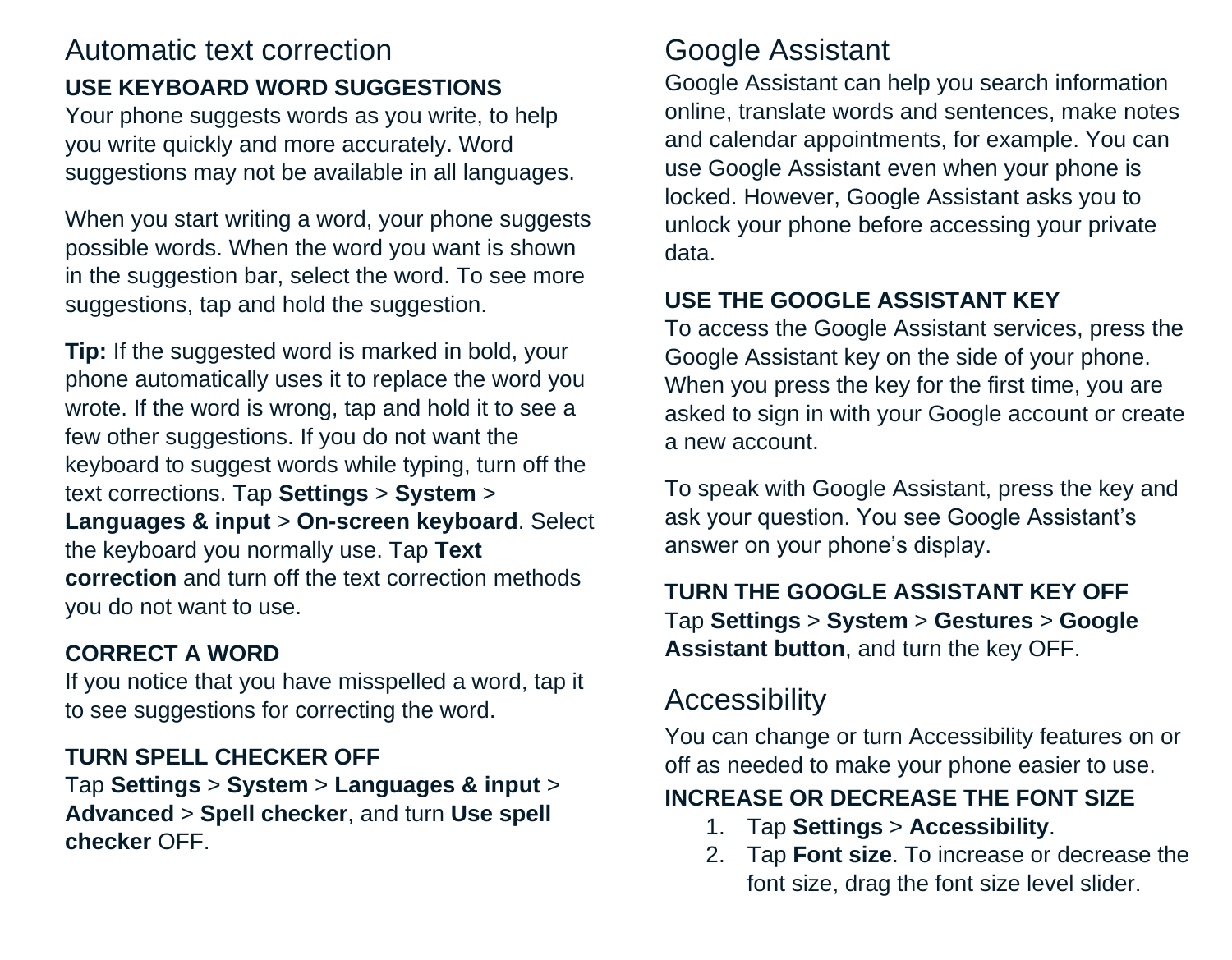#### **INCREASE OR DECREASE THE DISPLAY SIZE**

- 1. Tap **Settings** > **Accessibility**.
- 2. Tap **Display size** and to adjust the display size, drag the display size level slider.

# Connect with your friends and family

Calls

**MAKE A CALL**

1. Tap  $\mathcal{L}_{\bullet}$ .

2. Tap  $\mathbf{H}$  and type in a number, or tap  $\mathbf{H}$  and select a contact you want to call.

# 3. Tap  $\mathbf{L}$ .

## **ANSWER A CALL**

If your phone rings when the screen is unlocked, tap **ANSWER**. If your phone rings when the screen is locked, swipe up to answer.

#### **REJECT A CALL**

If your phone rings when the screen is unlocked, tap **DECLINE**. If your phone rings when the screen is locked, swipe down to reject the call.

## **Contacts**

Save and organize your friends' and family members' phone numbers.

## **SAVE A CONTACT FROM CALL HISTORY**

- 1. Tap  $\mathcal{L}$ , and tap  $\mathcal O$  to see your call history.
- 2. Tap the number you want to save.
- 3. Select if you want to **Create new contact** or **Add to a contact**.
- 4. Type in the contact information, and tap **SAVE**.

## **ADD A CONTACT**

- 1. Tap **Contacts** >  $\bullet$
- 2. Fill out the information.
- 3. Tap **SAVE**.

## Send and receive messages

## **SEND A MESSAGE**

- 1. Tap **Messages** > **Start chat**.
- 2. To add a recipient, tap  $\mathbf{H}$ , type their number in the To field, and tap  $\checkmark$ . To add a contact, start typing their name and tap the contact.
- 3. After choosing all the recipients, tap **Next**.
- 4. Write your message in the text box.
- 5. Tap  $\blacktriangleright$ .

## Mail

## **ADD A GMAIL ACCOUNT**

When you use the Gmail app for the first time, you will be prompted to sign in or setup up a Gmail account.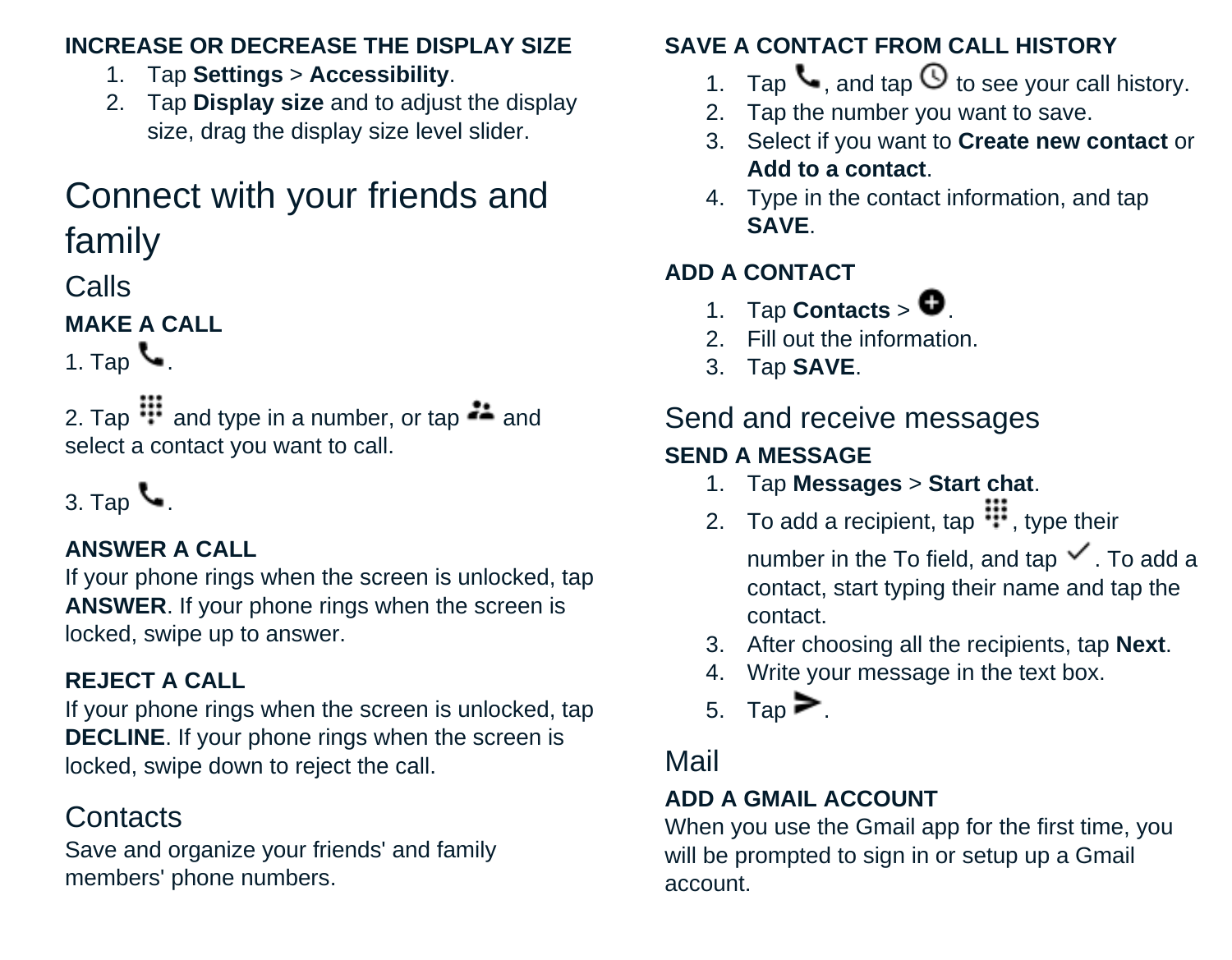- 1. Tap **Gmail**.
- 2. You can select the address connected with your Google account or tap **Add an email address**.
- 3. After adding all the accounts, tap **TAKE ME TO GMAIL**.

#### **SEND MAIL**

- 1. Tap **Gmail**.
- 2. Tap **Compose**.
- 3. In the **To** box, type in an address, or tap > **Add from Contacts**.
- 4. Type in the message subject and the mail.
- 5. Tap  $\blacktriangleright$ .

# Camera

## **TAKE A PICTURE**

- 1. Tap **Camera**.
- 2. Take aim and focus.
- 3. Tap  $O$ .

## **TAKE A SELFIE**

- 1. Tap **Camera**.
- 2. Tap  $\bullet$  to switch to the front camera.
- 3. Tap  $O$ .

## Videos

## **RECORD A VIDEO**

1. Tap **Camera** > **Video**.

- 2. Tap  $\odot$  to start recording.
- 3. To stop recording, tap  $\circledcirc$ .
- 4. To go back to camera mode, tap **Photo**.

## Your photos and videos

**VIEW PHOTOS AND VIDEOS ON YOUR PHONE** Tap **Photos**.

#### **COPY YOUR PHOTOS AND VIDEOS TO YOUR COMPUTER**

You can use your computer's file manager to copy or move your photos and videos to the computer.

Connect your phone to the computer with a compatible USB cable. To set the USB connection type, open the notification panel, and tap the USB notification.

## **SHARE YOUR PHOTOS AND VIDEOS**

You can share your photos and videos quickly and easily for your friends and family to see.

- 1. Tap **Photos**, tap the photo or video you want to share and tap  $\leq$ .
- 2. Select how you want to share the photo or video.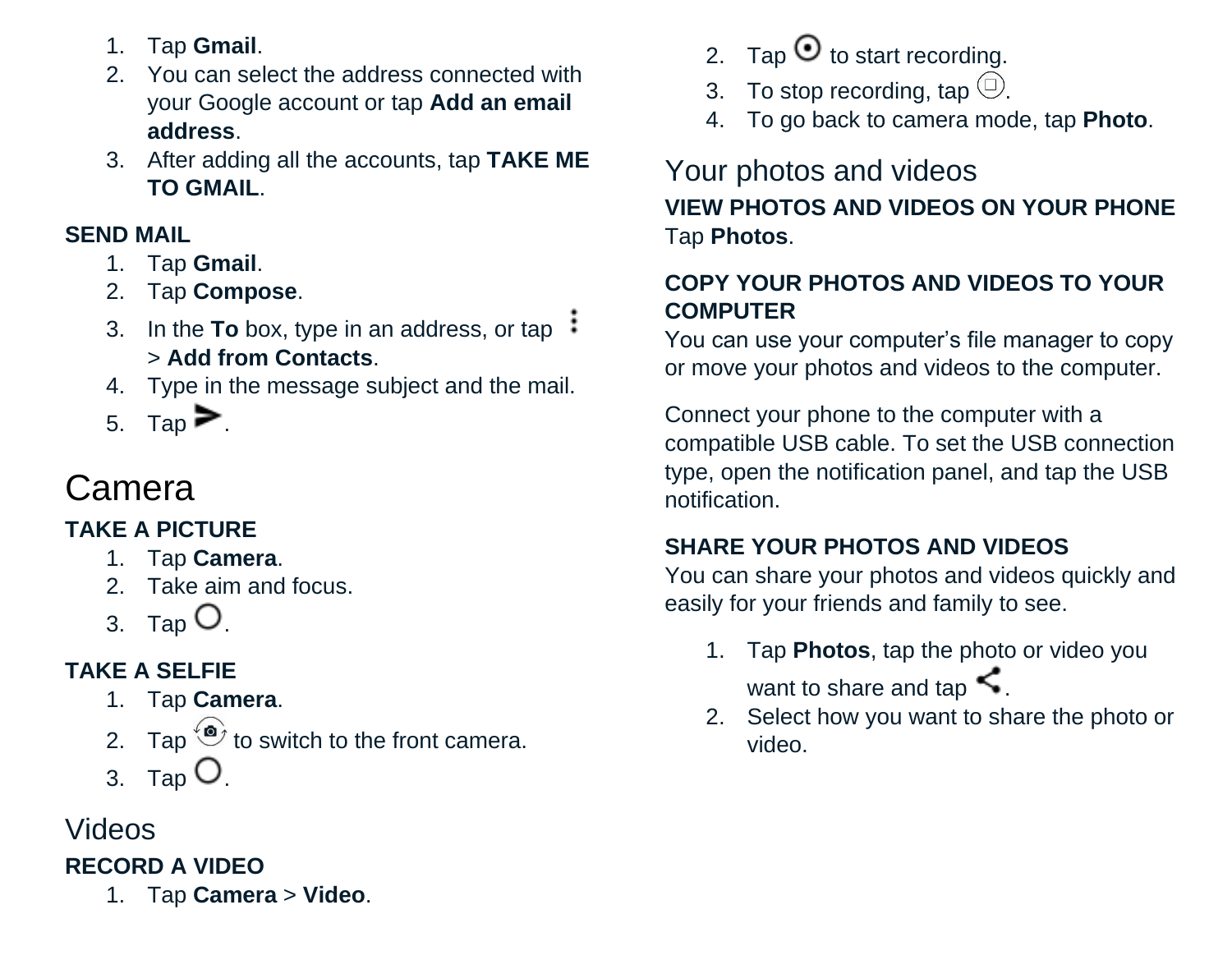# Internet and connections

## Activate Wi-Fi

Using a Wi-Fi connection is generally faster and less expensive than using a mobile data connection. If both Wi-Fi and mobile data connections are available, your phone automatically uses the Wi-Fi connection.

#### **TURN ON WI-FI**

- 1. Tap **Settings** > **Network & internet** > **Wi-Fi**.
- 2. Turn **Use Wi-Fi** ON.
- 3. Select the connection you want to use.

Your Wi-Fi connection is active when  $\blacktriangledown$  is shown on the status bar at the top of the screen.

## Browse the web

#### **USE YOUR PHONE TO CONNECT YOUR COMPUTER TO THE WEB**

Turn your phone into a Wi-Fi hotspot, and use your mobile data connection to access the internet with your laptop or other device.

- 1. Tap **Settings** > **Network & internet** > **Hotspot & tethering**.
- 2. Turn on **Wi-Fi hotspot** to share your mobile data connection over Wi-Fi, **USB tethering** to use a USB connection, Bluetooth tethering to use Bluetooth, or **Ethernet**

**tethering** to use a USB Ethernet cable connection.

For more information on availability and costs, contact your network service provider.

#### **START BROWSING**

- 1. Tap **Chrome**.
- 2. Write a search word or a web address to the search field.
- 3. Tap  $\rightarrow$ , or select from the proposed matches.

## **Bluetooth®**

You can connect wirelessly to other compatible devices, such as phones, computers, headsets, and car kits. You can also send your photos to compatible phones or to your computer.

#### **CONNECT TO A BLUETOOTH DEVICE**

You can connect your phone with many useful Bluetooth devices. For example, with a wireless headset (sold separately), you can speak on the phone hands-free – you can continue what you're doing, such as working at your computer, during a call. Connecting a phone to a Bluetooth device is called pairing.

- 1. Tap **Settings** > **Connected devices** > **Connection preferences** > **Bluetooth**.
- 2. Turn **Bluetooth** to **ON**.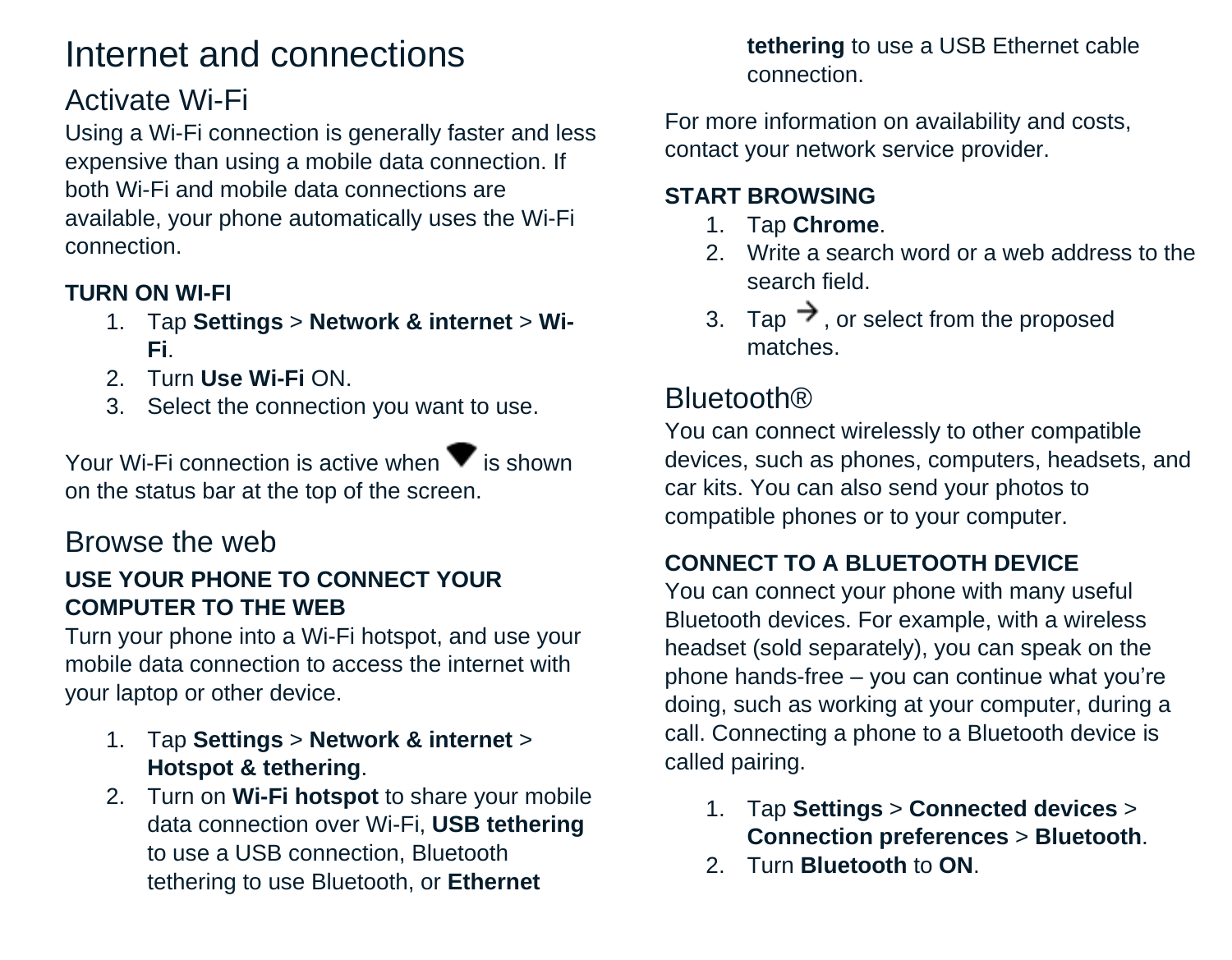- 3. Make sure the other device is turned on. You may need to start the pairing process from the other device. For details, see the user guide for the other device.
- 4. To pair your phone and the device, tap **Pair new device**, and tap the device on the list of discovered Bluetooth devices.
- 5. You may need to type in a passcode. For details, see the user guide for the other device.

Since devices with Bluetooth wireless technology communicate using radio waves, they do not need to be in direct line-of-sight. Bluetooth devices must, however, be within 10 meters (33 feet) of each other, although the connection may be subject to interference from obstructions such as walls or from other electronic devices.

Paired devices can connect to your phone when Bluetooth is turned on. Other devices can detect your phone only if the Bluetooth settings view is open.

Do not pair with or accept connection requests from an unknown device. This helps to protect your phone from harmful content.

#### **REMOVE A PAIRING**

If you no longer have the device with which you paired your phone, you can remove the pairing.

- 1. Tap **Settings** > **Connected devices** > **Previously connected devices**.
- 2. Tap  $\bullet$  next to a device name.
- 3. Tap **FORGET**.

#### **SEND YOUR CONTENT USING BLUETOOTH**

When you want to share your content or send photos you've taken to a friend, use Bluetooth to send them to compatible devices.

You can use more than one Bluetooth connection at a time. For example, while using a Bluetooth headset, you can still send things to another device.

- 1. Tap **Settings** > **Connected devices** > **Connection preferences** > **Bluetooth**.
- 2. Turn **Bluetooth ON**.
- 3. Go to the content you want to send, and tap > **Bluetooth**.
- 4. Tap the device to connect to. You can see the Bluetooth devices within range.
- 5. If the other device needs a passcode, type in the passcode. The passcode, which you can make up, must be typed in on both devices. The passcode in some devices is fixed. For details, see the user guide of the other device.

The passcode is only used when you connect to something for the first time.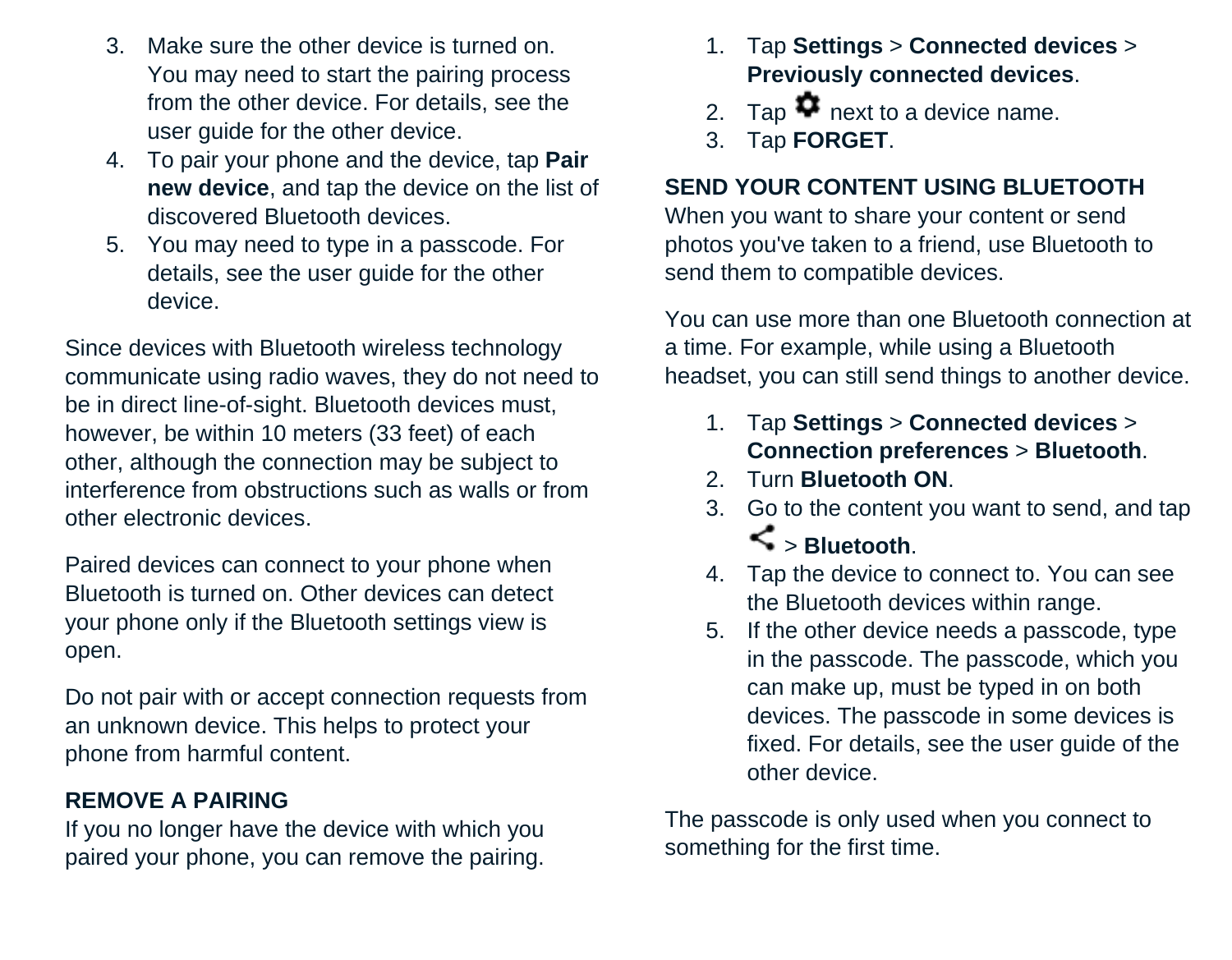## NFC

With Near Field Communication (NFC), you can tap accessories with your phone to connect to them, and tap tags to call someone or open a website. The NFC functionality can be used with some specific services and technologies like tap to pay with your device. These services might not be available in your region. For additional info about the availability of these services, contact your network service provider.

#### **GET STARTED WITH NFC**

The NFC area is on the back of your phone. Tap other phones, accessories, tags, or readers with the NFC area.

- 1. Tap **Settings** > **Connected devices** > **Connection Preferences** > **NFC**.
- 2. Turn **NFC** ON.

Before using NFC, make sure the screen and keys are unlocked.

#### **READ NFC TAGS**

NFC tags can contain info, such as a web address, a phone number, or a business card. The info you want is just a tap away.

To read a tag, tap the tag with the NFC area of your phone.

**Note:** Payment and ticketing apps and services are provided by third parties. HMD Global does not

provide any warranty or take any responsibility for any such apps or services including support, functionality, transactions, or loss of any monetary value. You may need to reinstall and activate the cards you have added as well as the payment or ticketing app after repair of your device.

#### **CONNECT TO A BLUETOOTH ACCESSORY WITH NFC**

Hands busy? Use a headset. Or why not listen to music using wireless speakers? You only need to tap the compatible accessory with your phone.

- 1. Tap the NFC area of the accessory with the NFC area of your phone.
- 2. Follow the instructions on the screen.

#### DISCONNECT THE CONNECTED ACCESSORY

If you don't need to be connected to the accessory anymore, you can disconnect the accessory.

Tap the NFC area of the accessory again.

For more info, see the accessory's user guide.

## VPN

You may need a virtual private network (VPN) connection to access your company resources, such as intranet or corporate mail, or you may use a VPN service for personal purposes.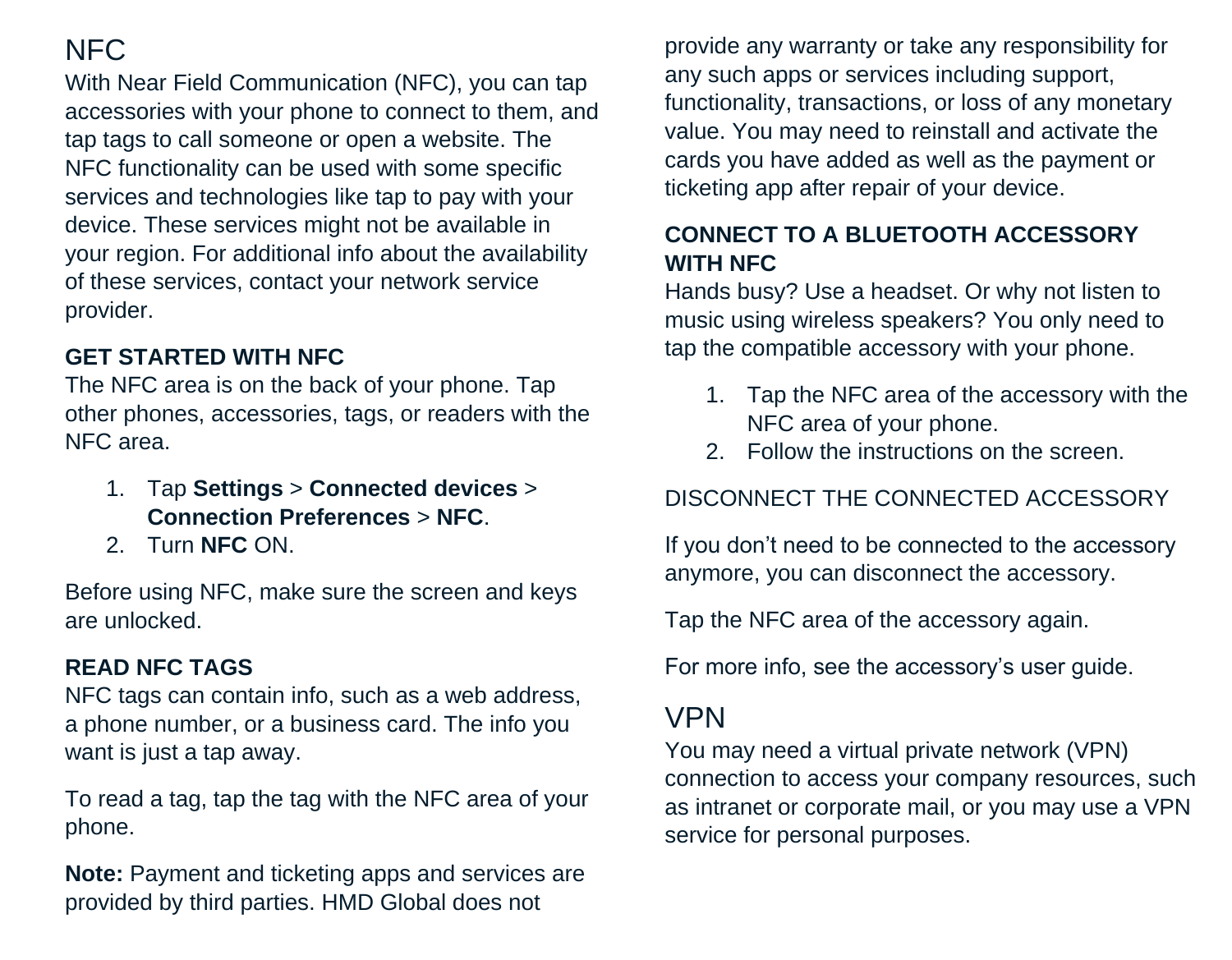Contact your company IT administrator for details of your VPN configuration, or check your VPN service's website for additional info.

#### **USE A SECURE VPN CONNECTION**

- 1. Tap **Settings** > **Network & internet** > **Advanced** > **VPN**.
- 2. To add a VPN profile, tap  $+$ .
- 3. Type in the profile info as instructed by your company IT administrator or VPN service.

#### **EDIT A VPN PROFILE**

- 1. Tap  $\bullet$  next to a profile name.
- 2. Change the info as required.

#### **DELETE A VPN PROFILE**

- 1. Tap settings next to a profile name.
- 2. Tap **FORGET VPN**.

# Organize your day

## Date and time

#### **UPDATE THE TIME AND DATE AUTOMATICALLY**

You can set your phone to update the time, date, and time zone automatically. Automatic update is a network service and may not be available depending on your region or network service provider.

- 1. Tap **Settings** > **System** > **Date & time**.
- 2. Turn **Use network-provided time** ON.
- 3. Turn **Use network-provided time zone** ON.

## Alarm clock

#### **SET AN ALARM**

- 1. Tap **Clock** > **Alarm**.
- 2. To add an alarm, tap  $\bullet$ .
- 3. To modify an alarm, tap it. To set the alarm to repeat on specific dates, tap **Repeat** and highlight the days of the week.

#### **TURN AN ALARM OFF**

When the alarm sounds, swipe the alarm right.

## Calendar

Tap **Calendar**  $> \equiv$ , and select what type of calendar you want to see.

Calendars are added automatically when you add an account to your phone. To add a new account with a calendar, go to the apps menu and tap **Settings** > **Accounts** > **Add account**.

## **ADD AN EVENT**

- 1. In **Calendar**, tap  $+$  and select an entry type.
- 2. Type in the details you want.
- 3. To make an event repeat on certain days, tap **Does not repeat**, and select how often the event should repeat.
- 4. To add a notification to the event, tap **Add notification**.
- 5. Tap **Save**.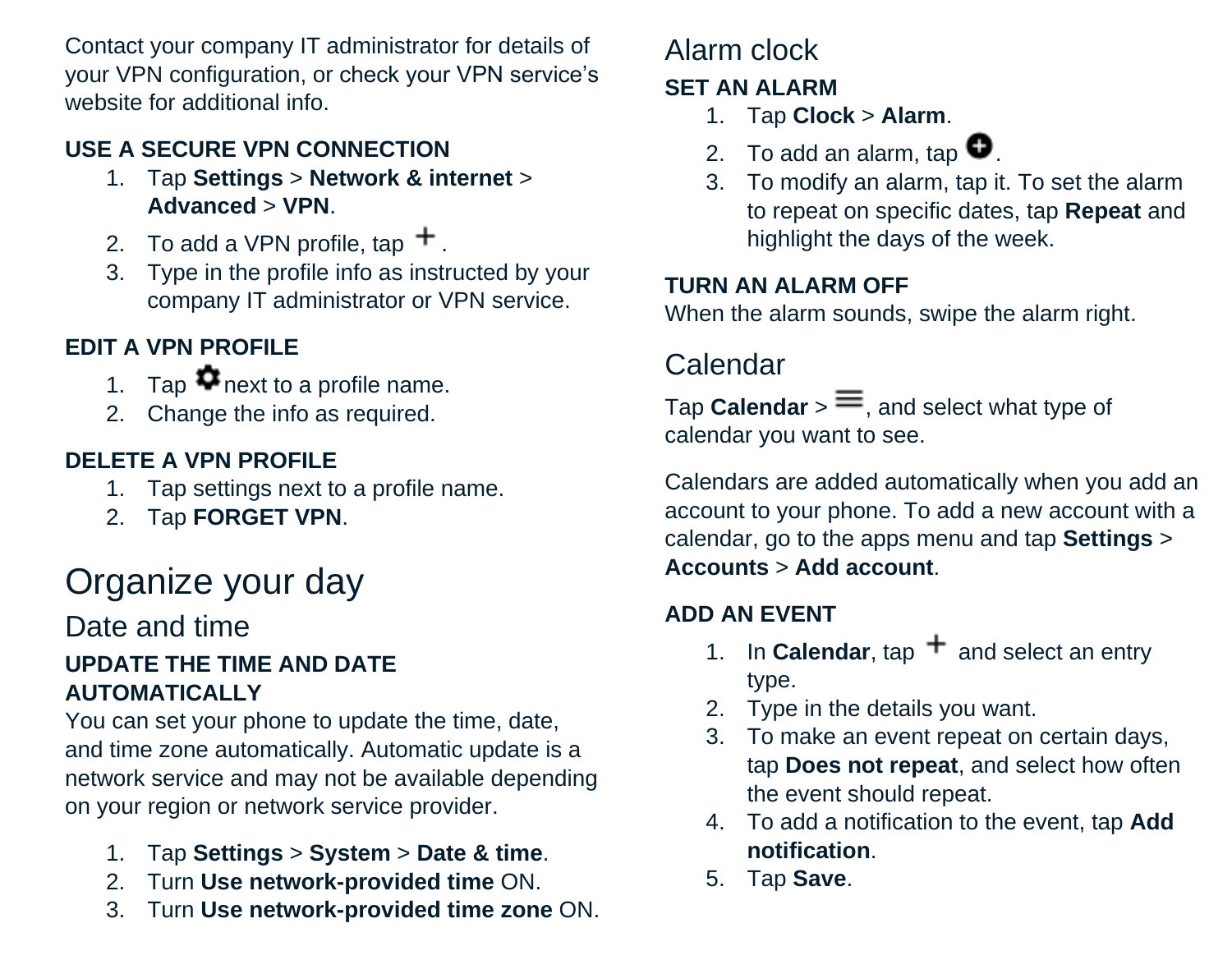**Tip:** To edit an event, tap the event and **form**, and edit the details.

#### **DELETE AN APPOINTMENT**

- 1. Tap the event.
- 2. Tap  $\frac{1}{2}$  > **Delete**.

# Maps

Google Maps helps you find specific locations and businesses.

- 1. Tap **Maps**.
- 2. Write search words, such as a street address or place name, in the search bar.
- 3. Select an item from the proposed matches, or tap  $\alpha$  to search.

The location is shown on the map. If no search results are found, make sure the spelling of your search words is correct.

## **SEE YOUR CURRENT LOCATION** Tap **Maps**  $>$   $\odot$

## **GET DIRECTIONS TO A PLACE**

- 1. Tap **Maps** and enter your destination in the search bar.
- 2. Tap **Directions**. The highlighted icon shows the mode of transportation, for example  $\blacksquare$ . To change the mode, select the new mode under the search bar.
- 3. If you don't want the starting point to be your current location, tap **Your location**, and search for a new starting point.
- 4. Tap **Start** to start the navigation.

The route is shown on the map, along with an estimate of how long it takes to get there. To see detailed directions, tap **Steps**.

## Use location services

Use Maps to find out where you are, attach your location to the photos you take. Location info can be attached to a photo or video, if your location can be determined using satellite or network technology. If you share a photo or video that contains location info, the location info may be shown to those who view the photo or video. Some apps can use your location info to offer you a wider variety of services.

#### **TURN ON LOCATION SERVICES**

Your phone shows your location on the map using a satellite positioning system, Wi-Fi, or network (Cell ID) based positioning.

The availability, accuracy and completeness of the location info depend on, for example, your location, surroundings, and third-party sources, and may be limited.

Location info may not be available, for example, inside buildings or underground.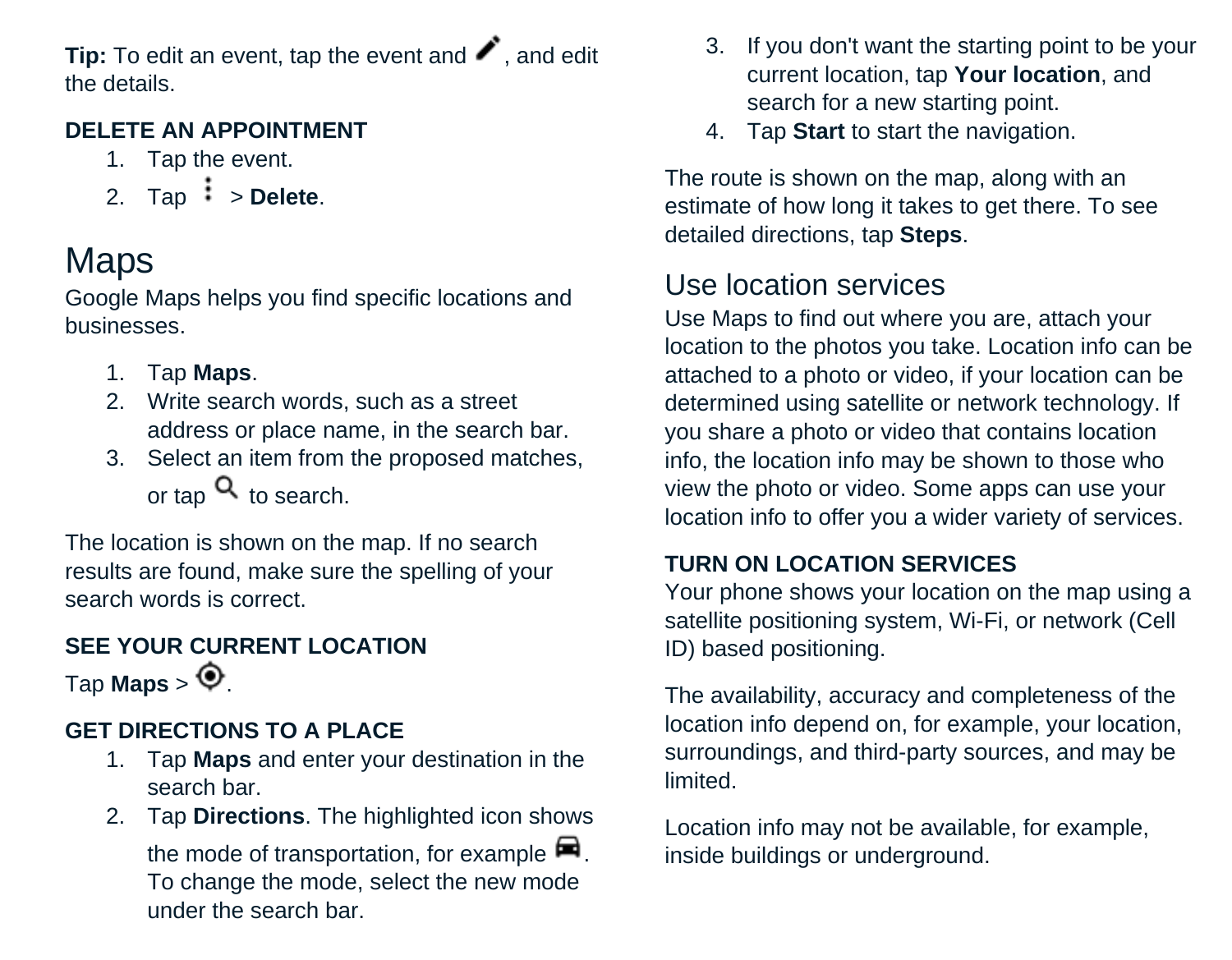For privacy info related to positioning methods, see the HMD Global Privacy Policy, available at http://www.nokia.com/phones/privacy.

Some satellite positioning systems may require transferring small amounts of data over the mobile network. If you want to avoid data costs, for example when traveling, you can turn the mobile data connection OFF in your phone settings.

Wi-Fi positioning improves positioning accuracy when satellite signals are not available, especially when you are indoors or between tall buildings. If you're in a place where the use of Wi-Fi is restricted, you can turn Wi-Fi OFF in your phone settings.

Tap **Settings** > **Location**, and turn **Use location** ON.

# Apps, updates, and backups

## Get apps from Google Play

You need to have a Google account added to your phone to use Google Play services. Charges may apply to some of the content available in Google Play. To add a payment method, tap **Play Store** >

> **Payment & subscriptions**. Always be sure to have a permission from the payment method owner when buying content from Google Play.

#### **ADD A GOOGLE ACCOUNT TO YOUR PHONE**

- 1. Tap **Settings** > **Accounts** > **Add account** > **Google**. If asked, confirm your device lock method.
- 2. Type in your Google account credentials and tap **Next**, or, to create a new account, tap **Create account**.
- 3. Follow the instructions on your phone.

#### **DOWNLOAD APPS**

- 1. Tap **Play Store**.
- 2. Tap the search bar to look for apps, or select apps from your recommendations.
- 3. In the app description, tap **Install** to download and install the app.

## Update your phone software

Keep your phone up to date and accept available software updates to get new and enhanced features for your phone. Updating the software may also improve your phone's performance.

#### **INSTALL AVAILABLE UPDATES** Tap **Settings** > **System** > **Advanced** > **System update** > **Check for update** to check if updates are available.

When your phone notifies you that an update is available, just follow the instructions shown on your phone. If your phone is low on memory, you may need to move your photos and other stuff to the memory card.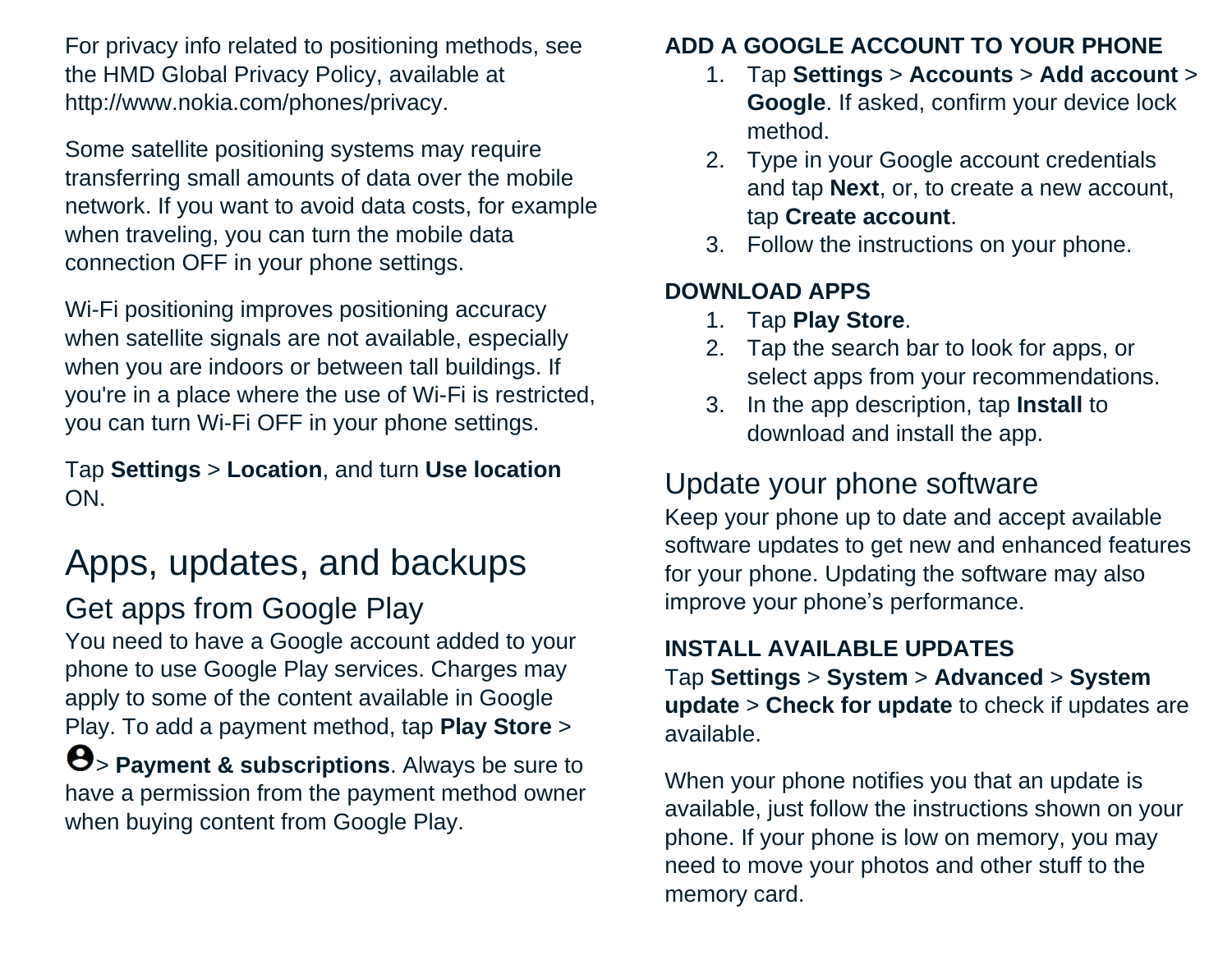**Warning:** If you install a software update, you cannot use the device, even to make emergency calls, until the installation is complete and the device is restarted.

Before starting the update, connect a charger or make sure the device battery has enough power, and connect to Wi-Fi, as the update packages may use up a lot of mobile data.

## Back up your data

To ensure your data is safe, use the backup feature in your phone. Your device data (such as Wi-Fi passwords and call history) and app data (such as settings and files stored by apps) will be backed up remotely.

#### **TURN ON AUTOMATIC BACKUP**

Tap **Settings** > **System** > **Backup**, and turn **Back up to Google Drive** ON.

Restore original settings and remove private content from your phone Accidents can happen – if your phone is not working properly, you can restore its settings. Or, if you buy a new phone, or otherwise want to dispose of or recycle your phone, here's how you can remove your personal info and content. Note that it is your responsibility to remove all private content.

#### **RESET YOUR PHONE**

- 1. Tap **Settings** > **System** > **Advanced** > **Reset options** > **Erase all data (factory reset)**.
- 2. Follow the instructions shown on your phone.

## Locate or lock your phone

If you lose your phone, you may be able to find, lock, or erase it remotely if you have signed in to a Google Account. Find My Device is on by default for phones associated with a Google Account.

To use Find My Device, your lost phone must be:

- Turned on
- Signed in to a Google Account
- Connected to mobile data or Wi-Fi
- Visible on Google Play
- Location turned on
- Find My Device turned on

When Find My Device connects with your phone, you see the phone's location, and the phone gets a notification.

- 1. Open android.com/find on a computer, tablet or phone connected to the internet and sign in to your Google Account.
- 2. If you have more than one phone, click the lost phone at the top of the screen.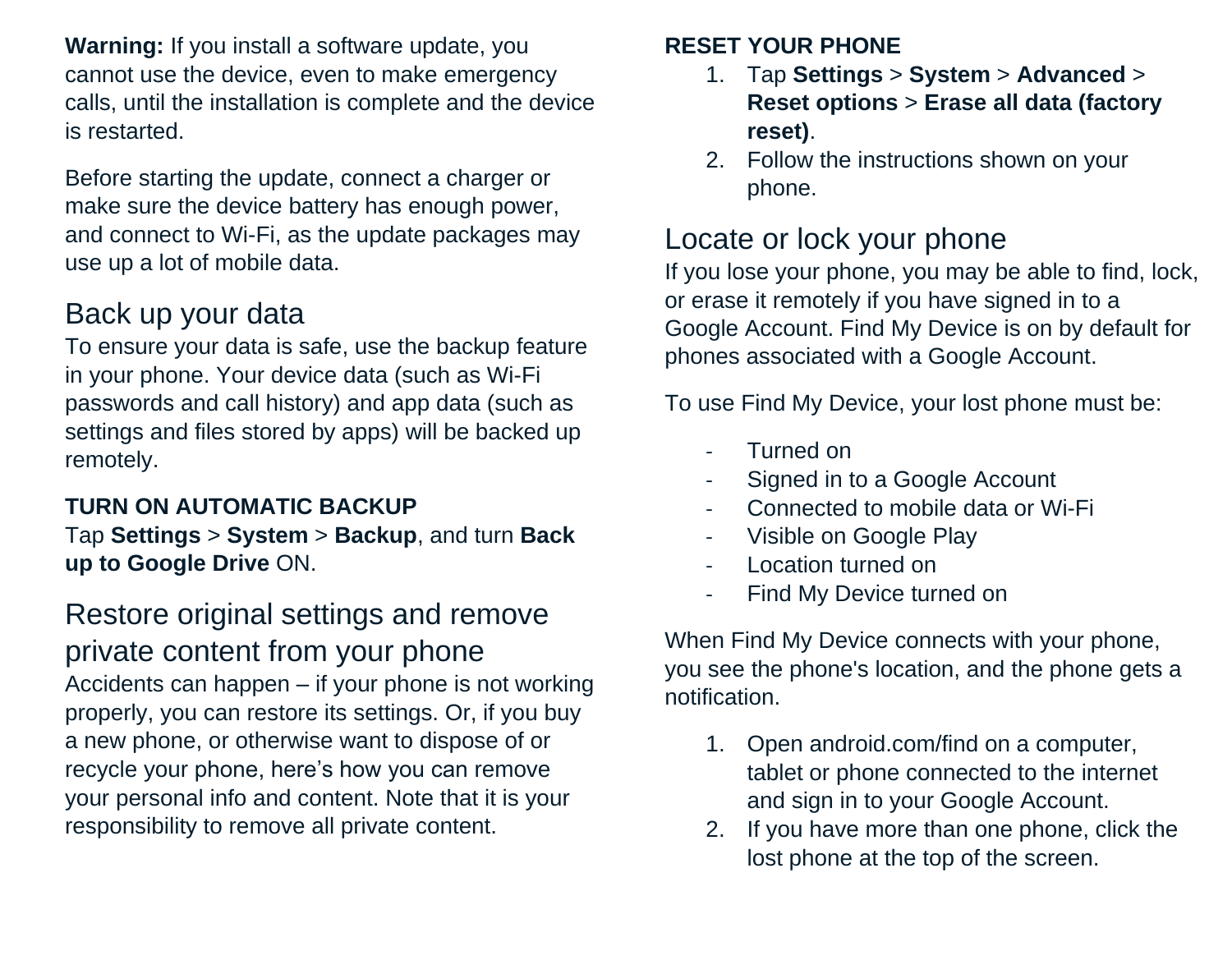3. On the map, see about where the phone is. The location is approximate and may not be accurate.

If your device can't be found, Find My Device will show its last known location, if available. To lock or erase your phone, follow the instructions on the web site.

#### Battery and charger safety info

Once charging of your device is complete, unplug the charger from the device and electrical outlet. Please note that continuous charging should not exceed 12 hours. If left unused, a fully charged battery will lose its charge over time.

Extreme temperatures reduce the capacity and lifetime of the battery. Always keep the battery between 15°C and 25°C (59°F and 77°F) for optimal performance. A device with a hot or cold battery may not work temporarily. Note that the battery may drain quickly in cold temperatures and lose enough power to turn off the phone within minutes. When you are outdoors in cold temperatures, keep your phone warm.

Obey local regulations. Recycle when possible. Do not dispose as household waste.

Do not expose the battery to extremely low air pressure or leave it to extremely high temperature, for example dispose it in a fire, as that may cause

the battery to explode or leak flammable liquid or gas.

Do not dismantle, cut, crush, bend, puncture, or otherwise damage the battery in any way. If a battery leaks, do not let liquid touch skin or eyes. If this happens, immediately flush the affected areas with water, or seek medical help. Do not modify, attempt to insert foreign objects into the battery, or immerse or expose it to water or other liquids. Batteries may explode if damaged.

Use the battery and charger for their intended purposes only. Improper use, or use of unapproved or incompatible batteries or chargers may present a risk of fire, explosion, or other hazard, and may invalidate any approval or warranty. If you believe the battery or charger is damaged, take it to a service center or your phone dealer before continuing to use it. Never use a damaged battery or charger. Only use the charger indoors. Do not charge your device during a lightning storm. When charger is not included in the sales pack, charge your device using the data cable (included) and a USB power adaptor (may be sold separately). You can charge your device with third-party cables and power adaptors that are compliant with USB 2.0 or later and with applicable country regulations and international and regional safety standards. Other adaptors may not meet applicable safety standards, and charging with such adaptors could pose a risk of property loss or personal injury.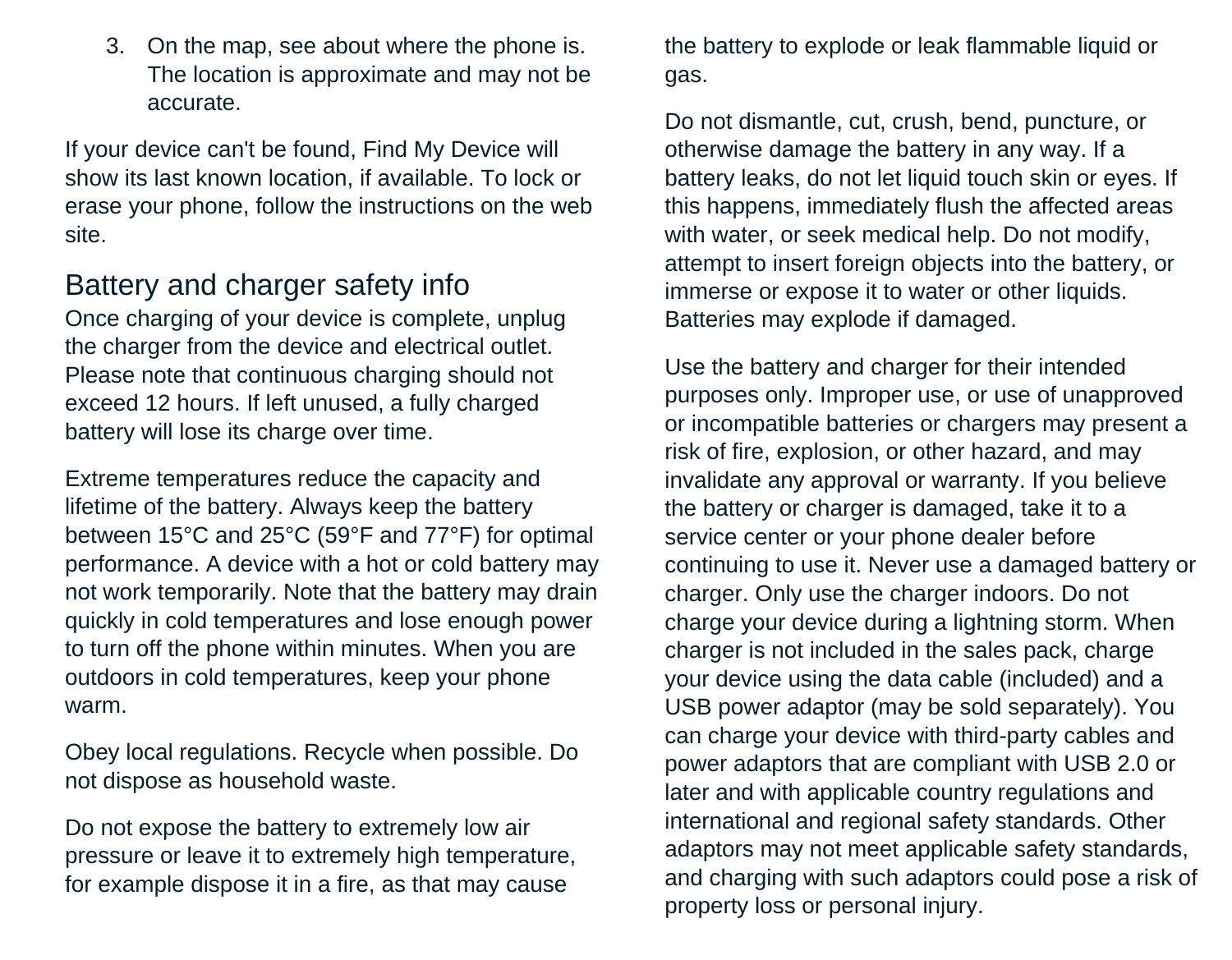Third -party chargers that comply with the applicable CTIA requirements and bear the USB-IF logo, and can connect to your device USB connector, may also be compatible.

Only use the battery with a charging system that has been qualified with the system per CTIA Certification Requirements for Battery System Compliance to IEEE 1725. Use of an unqualified battery or charger may present a risk of fire, explosion, leakage, or other hazard.

Replace the battery only with another battery that has been qualified with the system per this standard, IEEE-Std-1725. Use of an unqualified battery may present a risk of fire, explosion, leakage or other hazard.

Avoid dropping the phone or battery. If the phone or battery is dropped, especially on a hard surface, and the user suspects damage, take it to a service center for inspection.

Improper battery use may result in a fire, explosion or other hazard.

#### Phone safety information

Some of the accessories mentioned in this user guide, such as charger, headset, or data cable, may be sold separately.

Do not connect to products that create an output signal, as this may damage the device. Do not

connect any voltage source to the audio connector. If you connect an external device or headset, other than those approved for use with this device, to the audio connector, pay special attention to volume levels.

**Important:** The device screen is made of glass. This glass can break if the device is dropped on a hard surface or receives a substantial impact. If the glass breaks, do not touch the glass parts of the device or attempt to remove the broken glass from the device. Stop using the device until the glass is replaced by authorized service personnel.

Parts of the device are magnetic. Metallic materials may be attracted to the device.

Do not place credit cards or other magnetic stripe cards near the device for extended periods of time, since the cards may be damaged.

# **Copyrights**

The availability of products, features, apps and services may vary by region. For more info, contact your dealer or your service provider. This device may contain commodities, technology or software subject to export laws and regulations from the US and other countries. Diversion contrary to law is prohibited.

The contents of this document are provided "as is". Except as required by applicable law, no warranties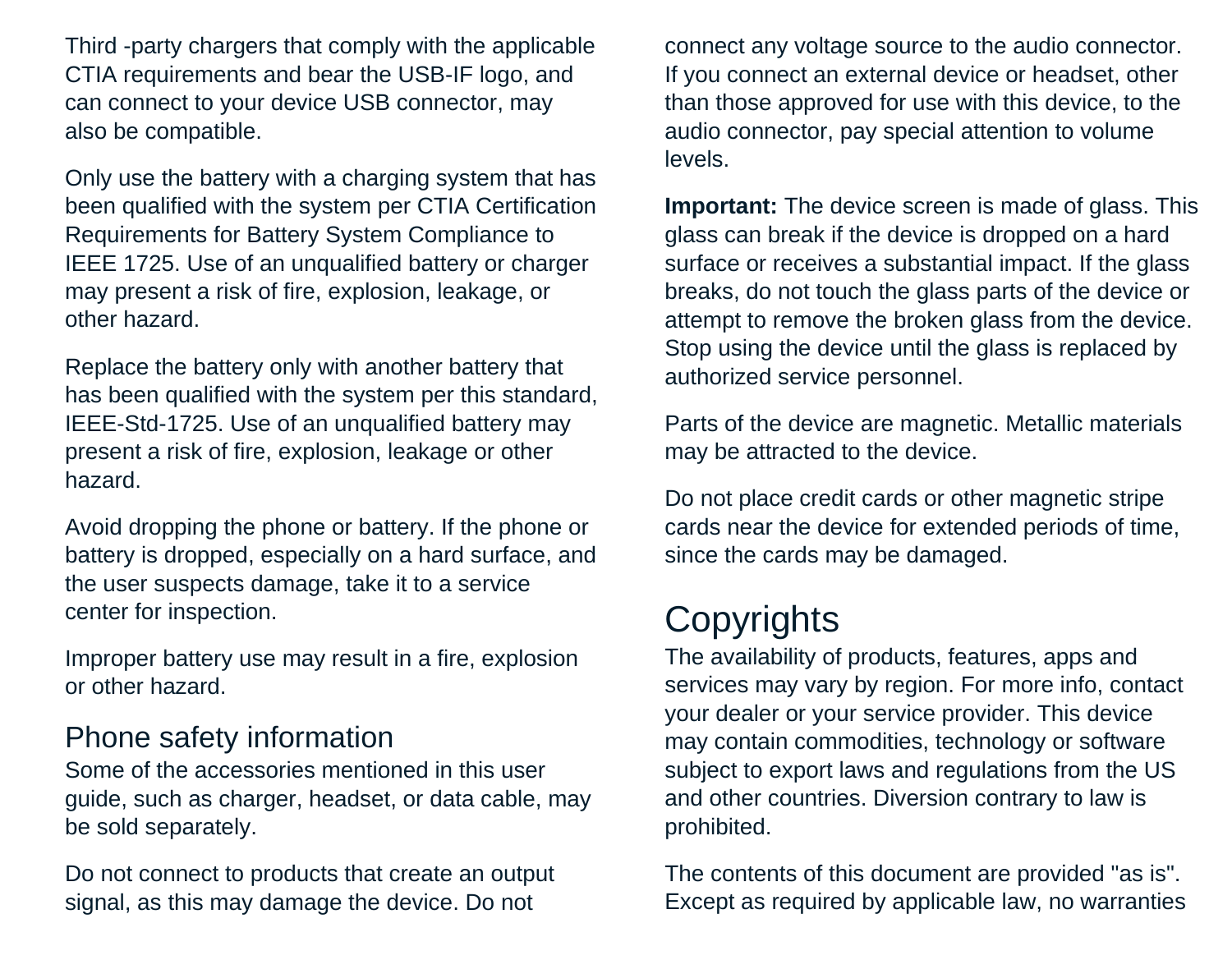of any kind, either express or implied, including, but not limited to, the implied warranties of merchantability and fitness for a particular purpose, are made in relation to the accuracy, reliability or contents of this document. HMD Global reserves the right to revise this document or withdraw it at any time without prior notice.

To the maximum extent permitted by applicable law, under no circumstances shall HMD Global or any of its licensors be responsible for any loss of data or income or any special, incidental, consequential or indirect damages howsoever caused.

Reproduction, transfer or distribution of part or all of the contents in this document in any form without the prior written permission of HMD Global is prohibited. HMD Global operates a policy of continuous development. HMD Global reserves the right to make changes and improvements to any of the products described in this document without prior notice.

HMD Global does not make any representations, provide a warranty, or take any responsibility for the functionality, content, or end-user support of thirdparty apps provided with your device. By using an app, you acknowledge that the app is provided as is.

Downloading of maps, games, music and videos and uploading of images and videos may involve transferring large amounts of data. Your service provider may charge for the data transmission. The availability of particular products, services and features may vary by region. Please check with your local dealer for further details and availability of language options.

Certain features, functionality and product specifications may be network dependent and subject to additional terms, conditions, and charges.

All specifications, features and other product information provided are subject to change without notice.

HMD Global Privacy Policy, available at http://www.nokia.com/phones/privacy, applies to your use of the device.

©2021 HMD Global Oy. All rights reserved.

HMD Global Oy is the exclusive licensee of the Nokia brand for phones & tablets. Nokia is a registered trademark of Nokia Corporation.

The Bluetooth word mark and logos are owned by the Bluetooth SIG, Inc. and any use of such marks by HMD Global is under license. Android, Google and other related marks are trademarks of Google  $\sqcup$  C.



 $\mathsf{X}$ Qualcomm' aptX' Voice

Qualcomm Snapdragon is a product of Qualcomm Technologies, Inc. and/or its subsidiaries. Qualcomm and Snapdragon are trademarks of